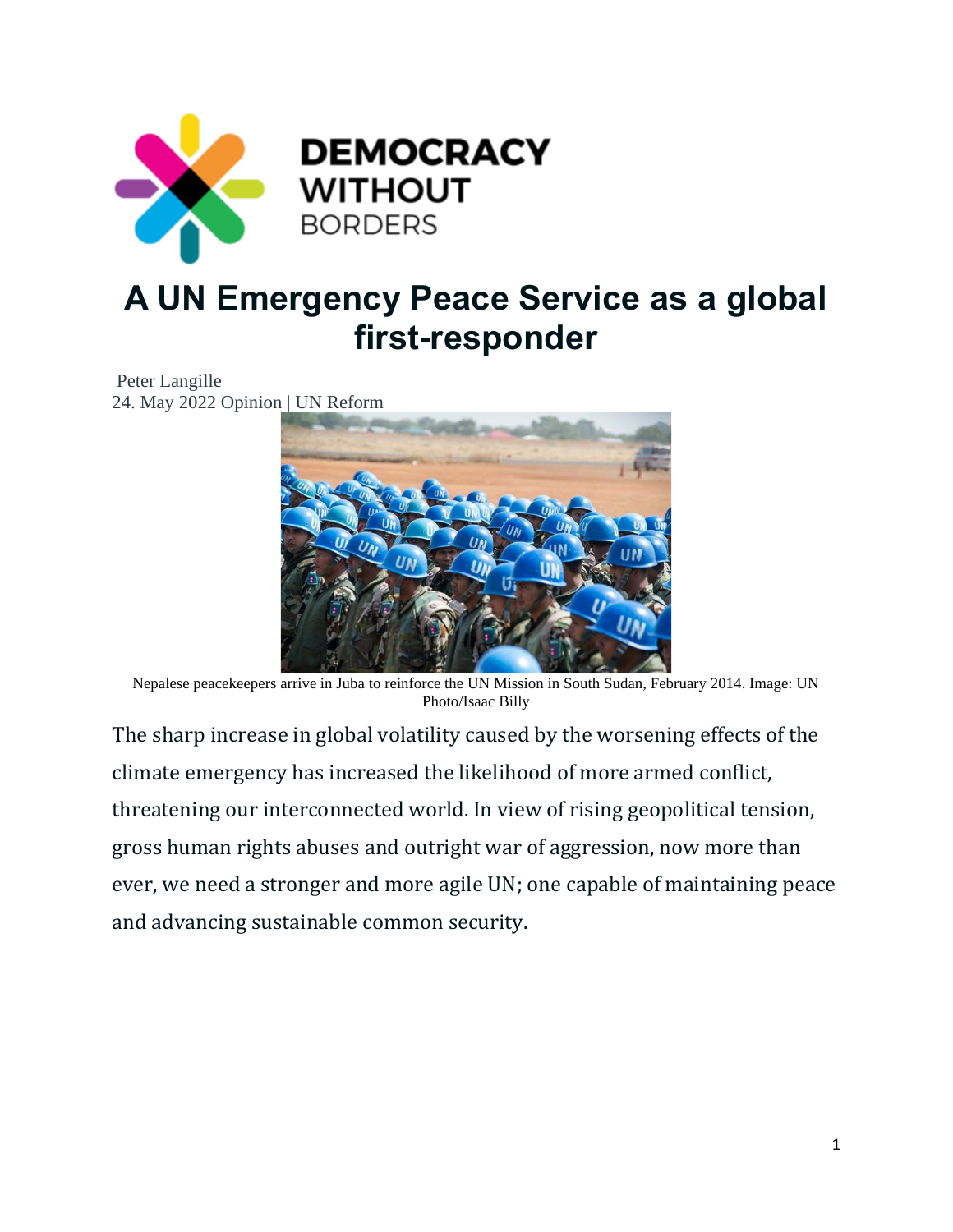# The proposal

A UN Emergency Peace Service (UNEPS) would be more sophisticated than a UN standing force and go well beyond existing peacekeeping arrangements which are put together *ad hoc*.

With a standing 'first-responder' for complex emergencies, the UN would finally have the capacity to address four of its tougher assigned tasks; to help prevent armed conflict and genocide, to protect civilians at extreme risk, to ensure prompt start-up of peace operations, and to provide human needs where others either cannot or will not.

# *A permanent, integrated and multifunctional force*

The UNEPS would be a permanent, integrated and multifunctional UN formation. It would be highly trained, well-equipped and ready for immediate deployment once authorized by the Security Council.

As an integrated 'first-responder', the UNEPS would not be limited to simply stopping direct violence, but also to initiating quick-impact and long-term projects. Aside from addressing human needs, it would help to counter structural violence and stem cultural violence. By including specialists in conflict resolution, mediation, human rights, education, peacebuilding advisory and medicine, there is a far better prospect of solving crises.

The UNEPS would be composed of 13,500 highly trained personnel carefully recruited to ensure regional and gender equitable representation.

Ideally, it would be located at a designated UN base under an operational headquarters with two mobile mission headquarters. Operating at a sufficient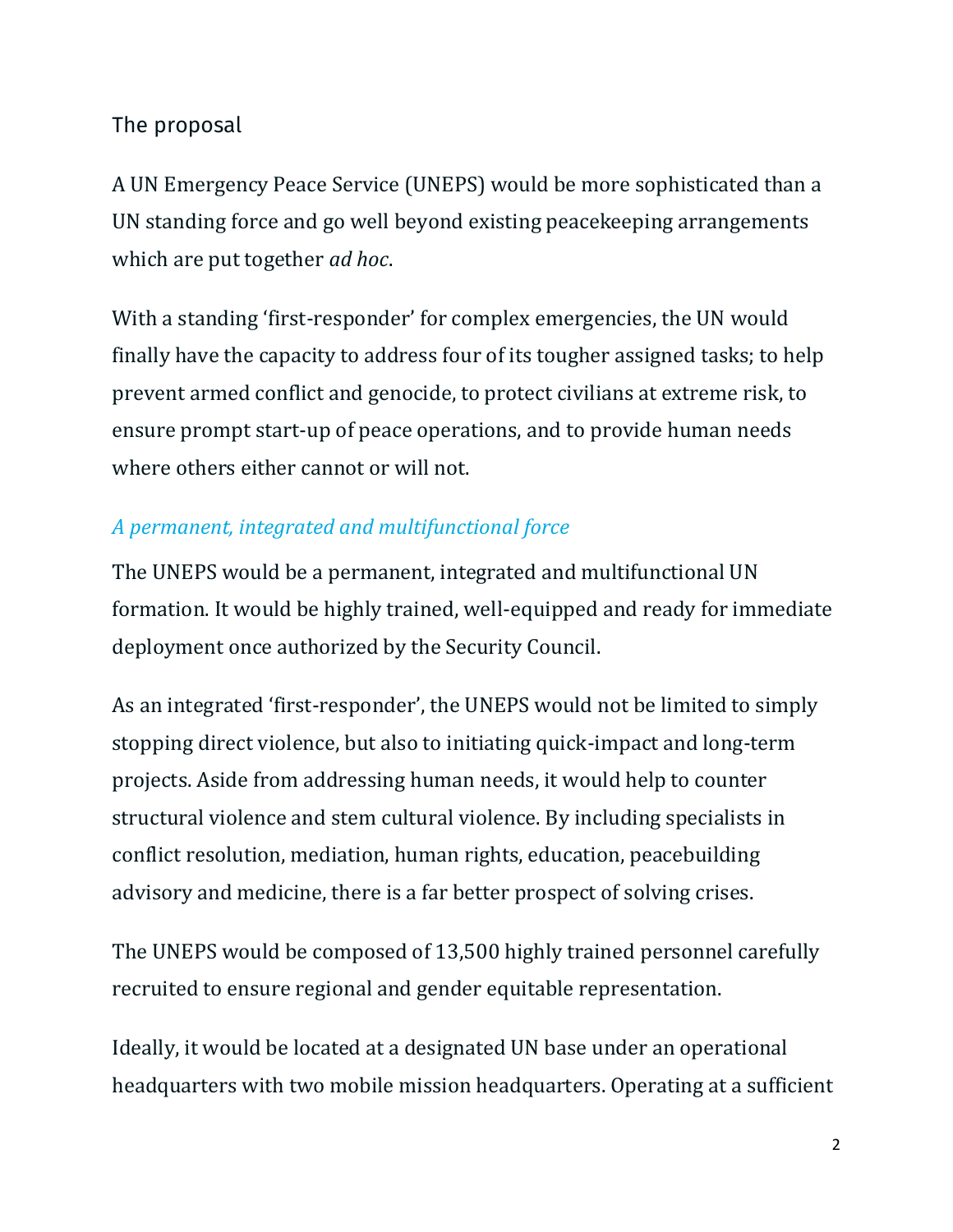strength to succeed in challenging environments, it would complement existing UN arrangements.

## What are the advantages?

Firstly, the UNEPS would improve UN peacekeeping operations. Instead of taking six months or more to deploy national contingents, the UN would have its own rapid and reliable service to deal with emergencies. Rather than the current focus on 'post-conflict stabilization', the UNEPS would provide an immediate response within days.

Arriving before conflicts escalate, there would be less need for larger, longer and far more costly operations. An ounce of prevention might be worth a ton of cure.

Any preventive system works best when it rarely has to intervene. As with any defense effort, it's best to have credible means to deter aggression and the means to intervene to stop crimes. In practice, this works by having a legitimate capacity that is recognized and ready to respond as needed.

A standing UNEPS would convey a new level of legitimacy. Available 24/7, its deployable elements should be sufficient to deter most belligerents and to intervene if need to stop aggressive parties.

## *A UNEPS represents an overdue step towards a global peace system*

Secondly, the UNEPS would encourage a wider shift toward providing prompt care and help, with an array of useful services. In a global neighborhood, there will be a greater need for universal emergency services designed to convey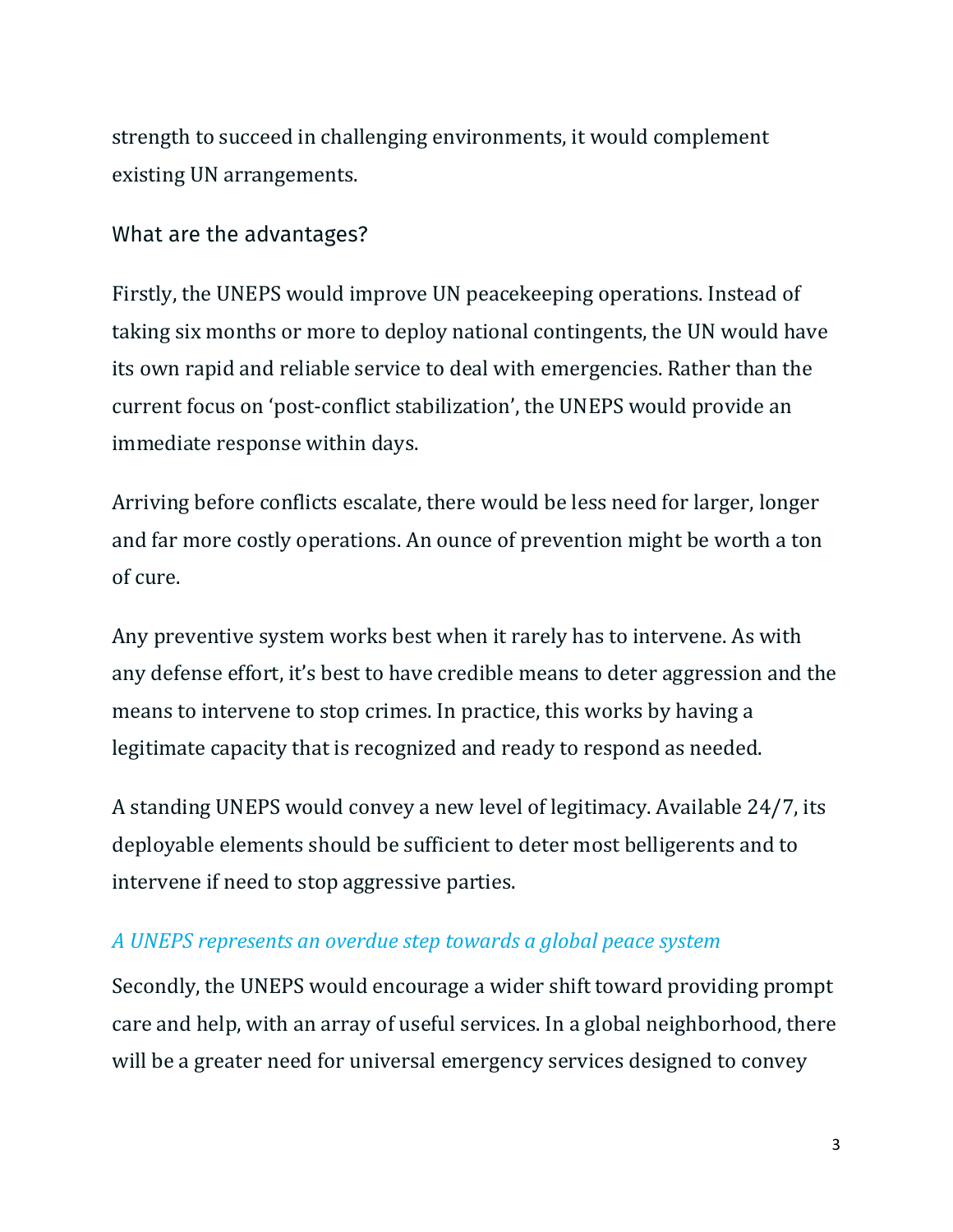support. And with its gender-equitable composition, there would be better prospects for peacemaking and peacebuilding.

The third advantage of the UNEPS would be its potential as a UN 'emergency security provider'; a [crucial step toward 'freedom from war'](https://www.commondreams.org/views/2021/06/12/crucial-global-step-achieve-freedom-war).

As an emergency security provider, the role of the UNEPS would be similar to that of a 'UN 999 first-responder'.

In this capacity, the UNEPS would not require heavy military elements or a capacity for mid-to-high-intensity war-fighting. Representing the international community, it's unlikely to encounter violent resistance from any national armed force. If needed, the five permanent members of the UN Security Council will retain ample capacity in the medium term.

The UNEPS would also be a cost-saver, contrary to some [official claims.](https://peacekeeping.un.org/en/military) Its development would entail approximately \$3.5 billion in start-up costs, with annual recurring costs of \$1.5 billion which would be shared proportionally among 193 Member States.

Clearly, the development of a UNEPS would represent an overdue step towards a global peace system. The result would be deeper cooperation and military build-down, freeing up vast resources to help with the climate emergency, pandemic recovery and a looming social crisis.

In September 2021, a ['Global Census Poll'](https://ny.fes.de/article/global-census-poll) found, "widespread skepticism that the United Nations is well-prepared for the challenges of the next decade."